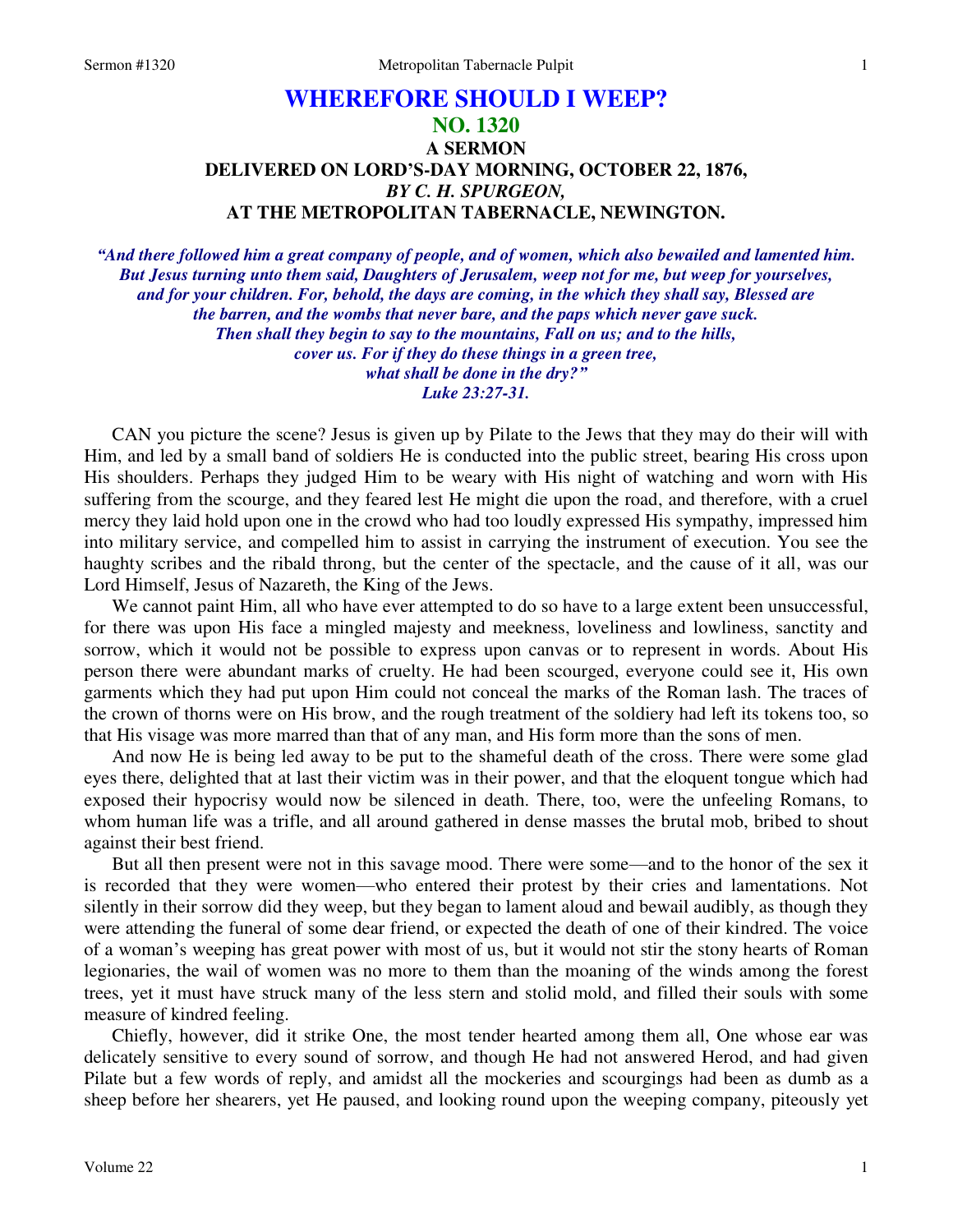sublimely broke the silence by saying to them, "Weep not for me, but weep for yourselves, and for your children." Such was the scene.

 As for the words themselves, they are especially noteworthy, because they constitute the last connected discourse of the Savior before He died. All that He said afterwards was fragmentary and mainly of the nature of prayer. A sentence to John, and to His mother, and to the dying thief, just a word or two looking downward, but for the most part He uttered broken sentences which flew upwards on the wings of strong desire.

 This was His last address, a farewell sermonette, delivered amid surroundings most sad and solemn, restraining tears and yet at the same time causing them to flow. We reckon the words to be all the more weighty and full of solemnity because of the occasion, but even apart from this, the truths delivered were in themselves of the utmost importance and solemnity. This last discourse of our Lord before His death was terribly prophetic to a world rejecting Him, portentous of a thousand woes to a people whom He loved, woes which even He could not avert because they had rejected His interposition, and refused the mercy which He came to bring. "Daughters of Jerusalem," said He, "weep not for me, but weep for yourselves, and for your children."

 Not many hours before He had Himself set them the example by weeping over the doomed city, and crying, "O Jerusalem, Jerusalem, you that kill the prophets, and stone them which are sent unto you, how often would I have gathered your children together, even as a hen gathers her chickens under her wings, and you would not!"

 Looking even upon the surface of the words you will perceive that they bear His undoubted image and superscription. Who but He would have spoken after this sort? You are sure that the passage is genuine, for it is in all respects so inimitably Christlike. See how self-oblivious He was, for Himself He asks not even tears of sympathy. Was there no cause for grief? Yea, cause enough, and yet He says, "Weep not for me, but weep for yourselves," as if all His thoughts were taken up with other griefs than His own, and He would not have a tear wasted upon Him, but spent on woes which grieved Him more than His own pangs.

Observe the majesty of the speech too, steeped as the speaker was in misery. You can see that His is sorrow which well deserved to be wept over, but He is not overcome by it, but rather His royal soul reigns in the future, and as a King He anticipates His scepter and His judgment seat, and foretells the doom of those who now insult Him. Here is no craven spirit, no confession of defeat, no appeal for pity, no shadow of petty resentment, but on the contrary a majestic consciousness of strength. With His calm, prophetic eye He looks beyond the intervening years and sees Jerusalem besieged and captured. He speaks as though He heard the awful shrieks which betokened the entrance of the Romans into the city, and the smiting down of young and old, women and children.

 Nay, mark how His piercing eye sees further yet, He beholds and describes the day when He shall sit upon the throne of judgment and summon all men to His bar, when He who was then the weary man before His foes should alarm the ungodly by the appearance of His countenance, so that they would call to the mountains to fall upon them, and to the rocks to hide them from His face. He speaks as if conscious of the majesty that would be upon Him in that dreadful day, and yet at the same time pitiful towards those who by their sins were bringing upon themselves so terrible a doom.

 He says in effect, "Weep for those concerning whom it would have been better that they had never been born, and for whom annihilation would be a consummation devoutly to be wished." He dries up the tears which were flowing for Himself, that the women may draw up the sluices of their souls, and let the torrents of their grief flow forth for impenitent sinners who will be filled with unutterable dismay at His second coming.

 May the Holy Spirit help me while handling this awful subject. The text very readily divides itself into two parts, the one may be headed *"Weep not,"* and the other, *"Weep."* The first is, "Weep not," or what the Savior restrained, the second is "Weep," or what the Savior enjoined.

**I.** He said to the weeping women, "WEEP NOT."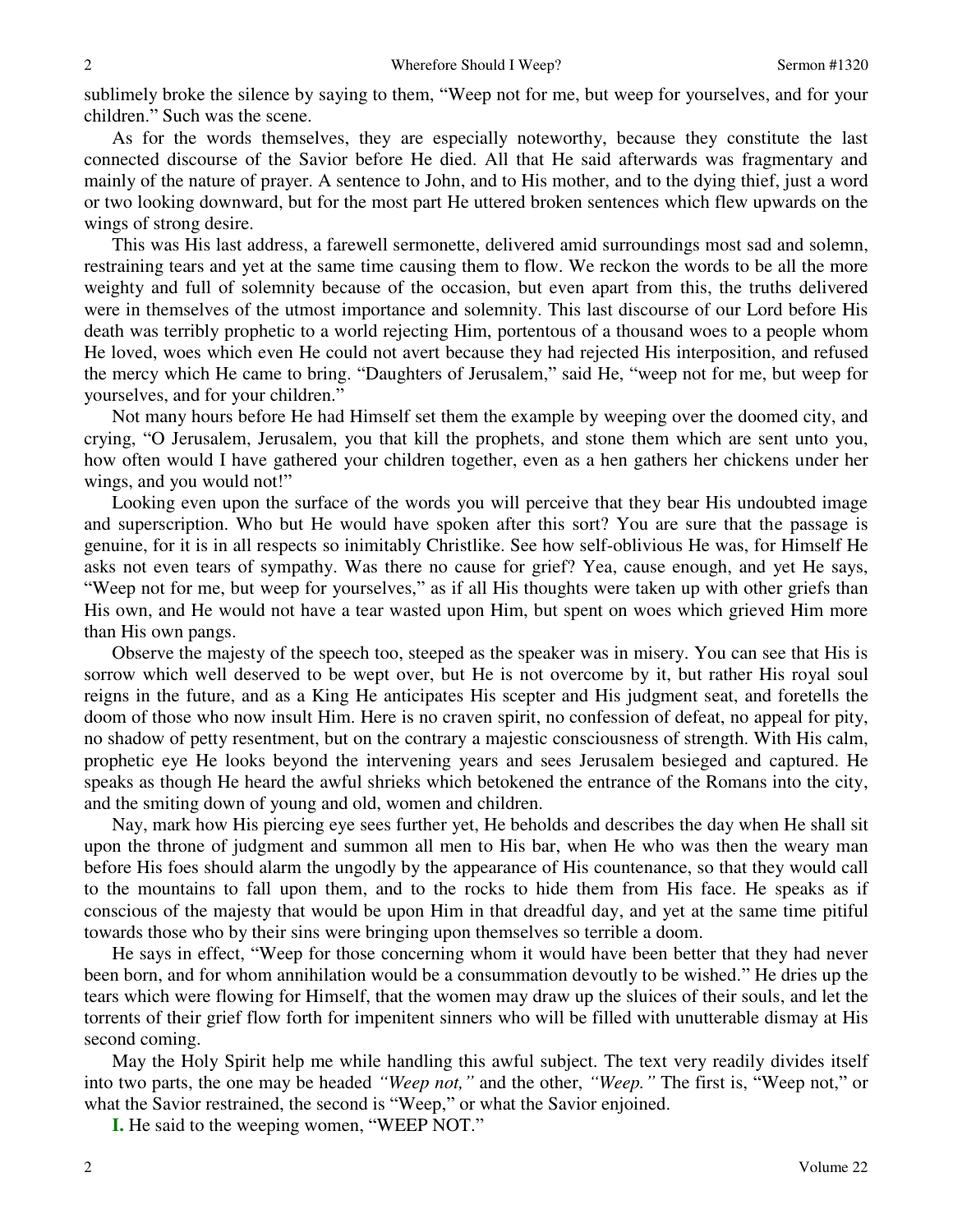### Sermon #1320 Wherefore Should I Weep?

 There are some cold, calculating expositors who make it out that our Lord reproved these women for weeping, and that there was something wrong, or if not altogether wrong, yet something very far from commendable in their sorrow—I think they call it "the sentimental sympathy" of these kind souls. There is no being much more unnatural than a cold-blooded commentator, who bites at every letter, and nibbles at the grammatical meaning of every syllable, translating with his lexicon, but never exercising common sense, or allowing even the least play to his heart.

 Blame these women! No, *bless* them again and again. It was the one redeeming trait in the dread march along the Via Dolorosa, let it not be dreamed that Jesus could have censured those who wept for Him. No, No, No, a thousand times No! These gentle women appear in a happy contrast to the chief priests, with their savage malice, and to the thoughtless multitude with their fierce cry of "Crucify him, crucify him!" They seem, to me to have shown a noble courage in daring to express their sympathy with one whom everybody else hunted to death with such ferocity. To espouse His cause amid those hoarse cries of "Crucify him, crucify him," was courage more than manly, those women were heroines more valiant than those who rush upon the spoil. Those lamentations in sympathy with Him who was being led to die are worthy of our praise and not of our criticism. Our Lord accepted the sympathy they evinced, and it was only His great disinterested unselfishness which made Him say, "Spare your griefs for other sorrows." It was not because they were wrong, but because there was something still more necessary to be done than even to weep for Him. I do not think we erred when we sang just now—

> *"A moment give a loose to grief, Let grateful sorrows rise, And wash the bloody stains away With torrents from your eyes."*

Have we not all felt it to be a gracious exercise to sing in unison that almost dirge—

*"Oh come and mourn with me awhile; Oh come ye to the Savior's side; Oh come, together let us mourn: Jesus, our Lord, is crucified.* 

*Have we no tears to shed for Him, While soldiers scoff and Jews deride? Ah! Look how patiently He hangs; Jesus, our Lord, is crucified"?* 

Who among us can blame Dr. Watts and others when they sing in words like these—

*"Thus might I hide my blushing face, While His dear cross appears, Dissolve my heart in thankfulness, And melt my eyes to tears."*

 There can be nothing ill about the weeping of these women, and therefore let us proceed to say, first, that *their sorrow was legitimate* and well-grounded. There was reason for their weeping. They saw Him suffering, friendless, and hunted to death, and they could not but bewail Him. Had I been there and seen Him all alone, and marked the cruel eyes that watched Him, and heard the malicious voices which assailed Him, I too must have wept. And least I hope I am not so past feeling as to have looked on without overflowing sorrow.

 See those bleeding shoulders, those lacerated temples—mark, above all, that quiet, unrivalled Godlike countenance, so marred with sacred grief. One must have wept surely if one had a heart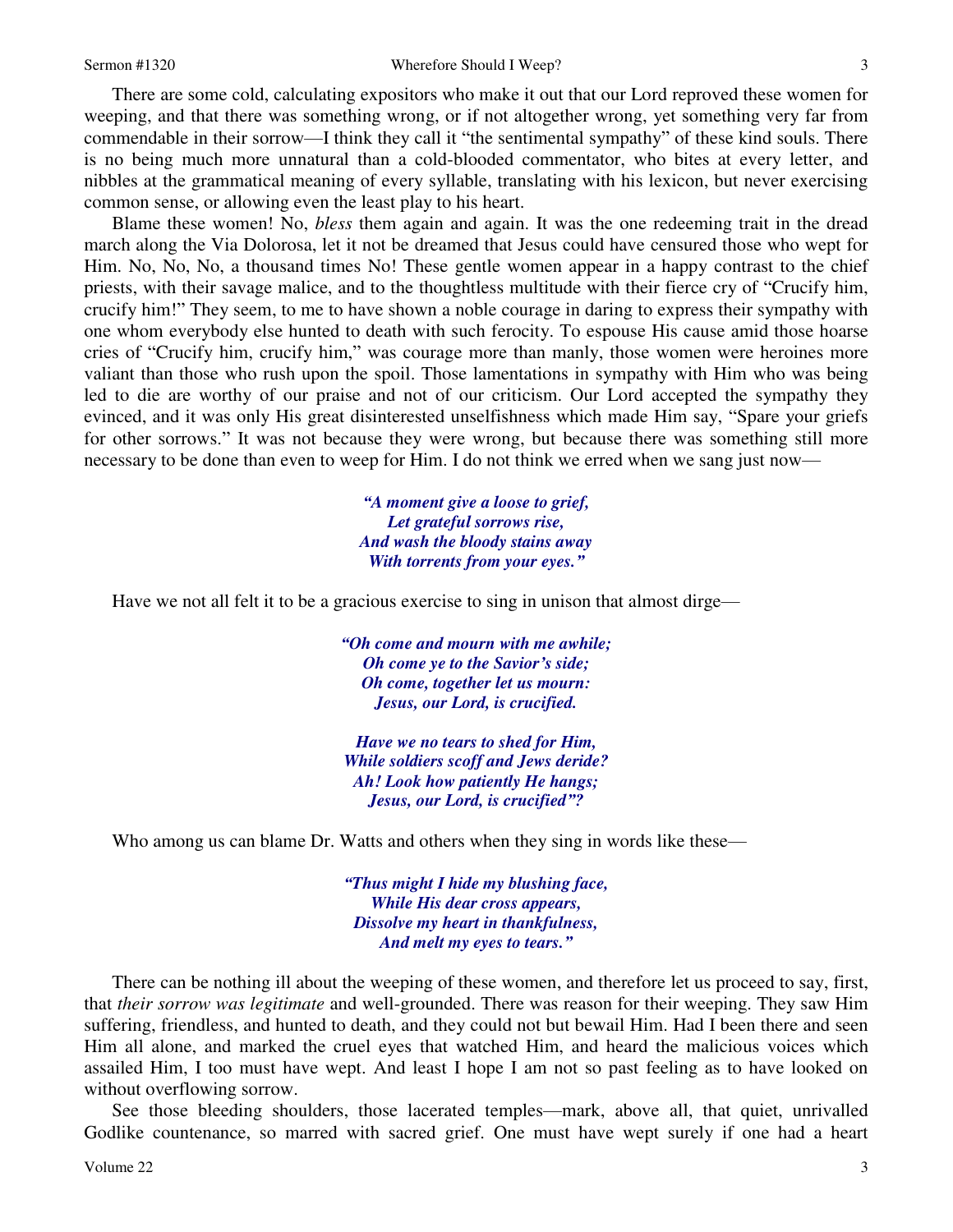anywhere within him. And to think that He who suffered thus, and was about to suffer so much more, should be so gentle, and so unresisting, was not this cause for intense sympathy? He was meek and lowly in heart and therefore He returned none of those fierce looks, and answered none of those ferocious words. He was like a lamb in the midst of wolves, or a dove surrounded by a thousand hawks, or a milk-white hind amid baying hounds.

 There was none to pity and none to help, shall we, then, refuse our compassion? Nay, you women's eyes, you did well to weep, how could you help it, since you were mothers of children and hence had hearts to love? How could you help weeping for Him who was so lowly, so gentle, so unselfish, so submissive to all they put upon Him? Surely it was a superfluity of malice to be hunting Him to death who even in life was so much the man of sorrows. And then withal He was so innocent and pure. What had He done amiss? They could not answer Pilate's challenge—"Why, what evil has he done?" There was no fault in Him, they could not find any.

 You could see by the very look of Him that He was the purest of all mankind, that all around Him was sin and vanity, and He alone was holiness and truth. Wherefore then should they lead Him forth among malefactors, and nail those blessed hands and feet to the wood, and hang Him to a tree? Above all, in addition to His being innocent of fault He had been so full of kindness, of more than kindness—of infinite love to all mankind, and even in His deepest sorrow boundless benevolence shone in His countenance, beaming as the sun. He looked upon His enemies and His glance was royal but it was tender too, "Father, forgive them, for they know not what they do," was trembling on His lips. He would not harm them, not He, He would not curse them though His curse had withered them, nor even frown upon them, though that frown might have secured His liberation, He was too good to render evil for evil.

 These women recollected what a life He had led, how He had fed the hungry, perhaps some of them had even eaten of the loaves and fishes, how He had healed their children, raised their dead, and had dislodged foul fiends from the bodies of their friends. He had preached openly in their streets, and He had never taught ill will, but always gentleness and love. He had been popular, and stood at the head of the multitude at one time, but He had never used His power for selfish purposes, He had ridden through their streets in pomp, but the pomp was simple and homely, on a colt, the foal of an ass, had He ridden with children for His courtiers, and with no sound of the trumpets of war, but only with the children's cries of "Hosanna, blessed is He that comes in the name of the Lord."

 Why should they crucify Him? He had done nothing but good. His noble presence seemed to appeal to the women, and they asked each other, "For which of His works would they slay Him? For which of His actions would they put Him to death?" He, the friend of the friendless, why should He die? I cannot, I say again, but commend the tears of these women. It is little marvel that they should weep and bewail when they saw the innocent one about to die.

 I think, too, that *this weeping on the part of the women was a very hopeful emotion*. It was far better certainly than the non-emotion or the cruelty of those who formed that motley throng. It showed some tenderness of heart, and tenderness of heart, though it be but natural, may often serve as a groundwork upon which better and holier and more spiritual feelings may be placed. It is objected that persons weep when they hear the story of other griefs besides those of Jesus, and I am glad they do, should they not weep with them that weep? It is also objected that this natural sympathy may in many cases be as much due to the skill of the orator as in others it is the undoubted result of the music of the oratorio. I know it is so. I am going to show you that mere emotional sympathy is not all, nor a half, nor a tenth, of what is wanted, still I should be sorry if I thought myself capable of remembering the griefs of Jesus without emotion, while other men's woes affected me, and I should greatly deplore the fact if it were indeed true that you were all, especially you women, so hardened that you could think of Jesus of Nazareth bleeding and dying without your hearts beginning to melt.

 The emotion is good at any rate so far that if it were absent you would be bereft of humanity and turned to stones. It is hopeful because it opens a door through which something better may enter. This tenderness is a natural stock suitable for grafting something far higher upon. He who can weep for the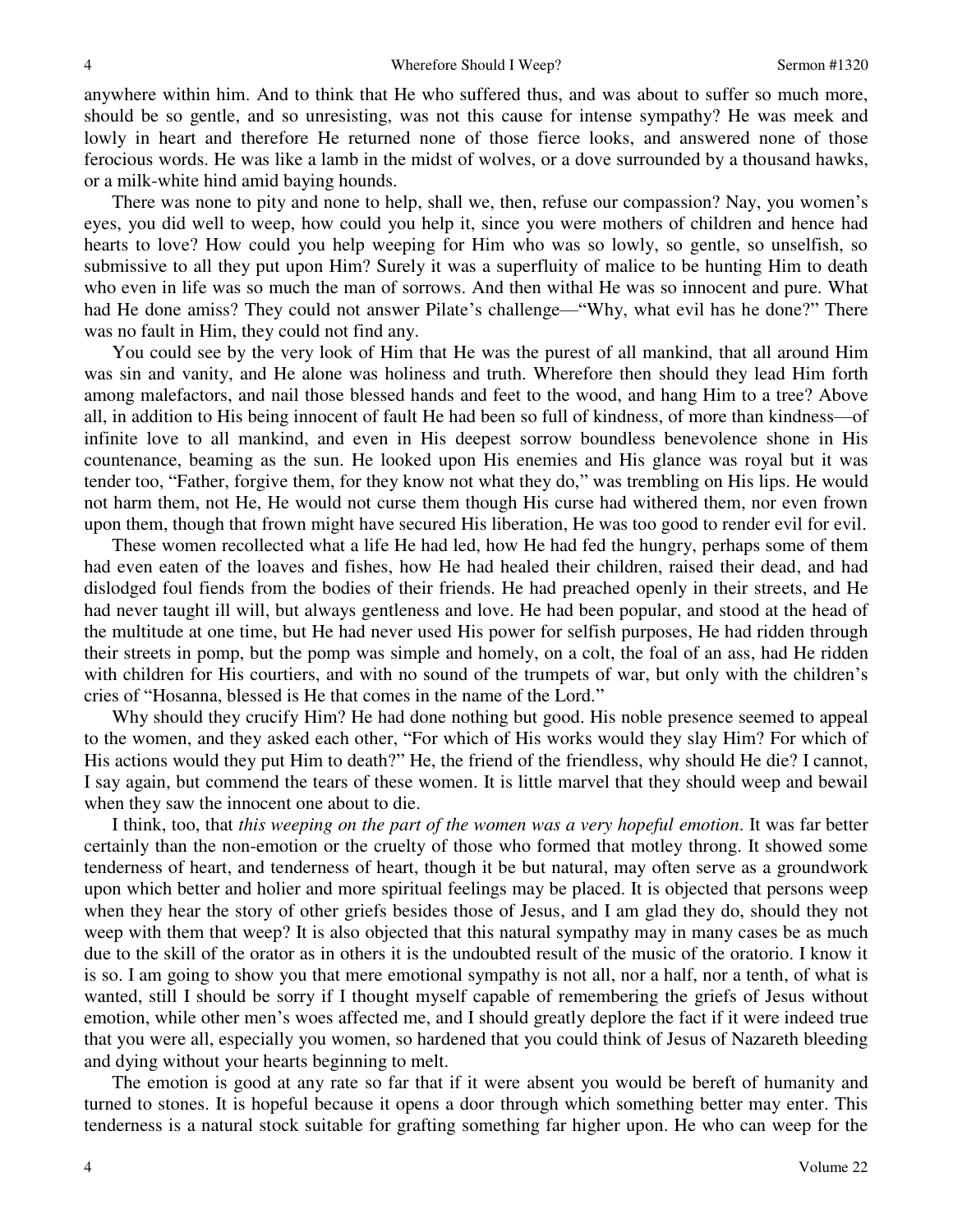sorrows of Christ may soon be on the road towards weeping over the sin which caused the sorrow, or he may be on the highway towards being able to lament, as Christ bids men lament, those other griefs and miseries which sin brings upon themselves and upon their children.

 I would not carry the emotional towards Christ to an excess, nor ask men to make Jesus' death a fountain of sorrow only, since it is also a source of joy. I would deplore that idolatrous emotion which weeps before a hideous image, or mourns over touching a picture, but still I would not have men at the thought of Jesus dying act as if they were stocks and stones, but prove that they mourn for Him whom they have pierced.

 Having said this much, we now add that *on our Lord's part such sorrow was fitly repressed,* because after all, though naturally good, it is not more than natural, and falls short of spiritual excellence. It is no proof of the work of the Spirit upon your heart that you weep as you hear the story of Christ's death, for probably you would have been even more affected had you seen a murderer hanged. It is no proof that you are truly saved because you are moved to great emotions whenever you hear the details of the Crucifixion, for the Bulgarian atrocities excited you equally as much. I think it good that you should be moved, as I have said before, but it is only naturally and not spiritually good.

 Doubtless there are many who have shed more tears over the silly story of a love-sick maid in a frivolous novel than they have ever given to the story of the Lover of our souls, though they have felt emotion when they have pictured the sufferings of Emmanuel, they have felt even more when the bewitching pen of fiction has sketched some imaginary picture of fancied woes. No, no, these natural sympathies are not so to be commended that we wish you to be continually exercised with them, our Lord did well to set them healthy bounds.

 Besides, such feeling is generally very evanescent. Tears of mere emotion, because of the external sufferings of Christ, are speedily wiped away and forgotten. We do not know that any of these women ever became our Lord's converts. Among those who met in the upper room, we do not know that any had taken part with this company of weepers, these were women of Jerusalem, and the followers of Christ at His death, who ministered unto Him, were generally women from Galilee. For this see Matthew 27:54-56. I fear that the most of these Jerusalem sympathizers forgot tomorrow that they had wept today. I may be mistaken, but there is nothing in the mere fact of their lamenting the Savior's doom which would prove them to be His regenerated followers. The morning cloud and the early dew are fit emblems of such fleeting emotions.

 Such weeping too is morally powerless, it has no effect upon the mind, it does not change the character, it does not cause the putting away of sin, nor create real and saving faith in Jesus Christ. Many tears are shed under powerful sermons that are so much wasted fluid, the discourse is over, the sorrow has ceased. There was no work of grace upon the inner heart, it was all surface work and no more.

 The worst of it is such feeling is often deceptive, for people are apt to think, "I must have something good in me, for what a time of weeping I had under the sermon, and how tender I felt when I heard the description of Christ upon the cross!" Yes, and thus you may wrap yourself up in the belief that you are under the influence of the Holy Spirit when, after all, it is only ordinary human feeling. You may conclude, "Surely these drops come from a heart of flesh," when it may be only moisture condensed upon a heart of stone.

 This feeling, too, may stand in the way of something a great deal better. Jesus would not have these women weep for one thing, because they were to weep for another thing which far more seriously demanded their weeping. You need not weep because Christ died one-tenth so much as because your sins rendered it necessary that He should die. You need not weep over the crucifixion, but weep over your transgression, for your sins nailed the Redeemer to the accursed tree.

 To weep over a dying Savior is to lament the remedy, it were wiser to bewail the disease. To weep over the dying Savior is to wet the surgeon's knife with tears, it were better to bewail that spreading polypus which that knife must cut away. To weep over the Lord Jesus as He goes to the cross is to weep over that which is the subject of the highest joy that ever heaven and earth have known, your tears are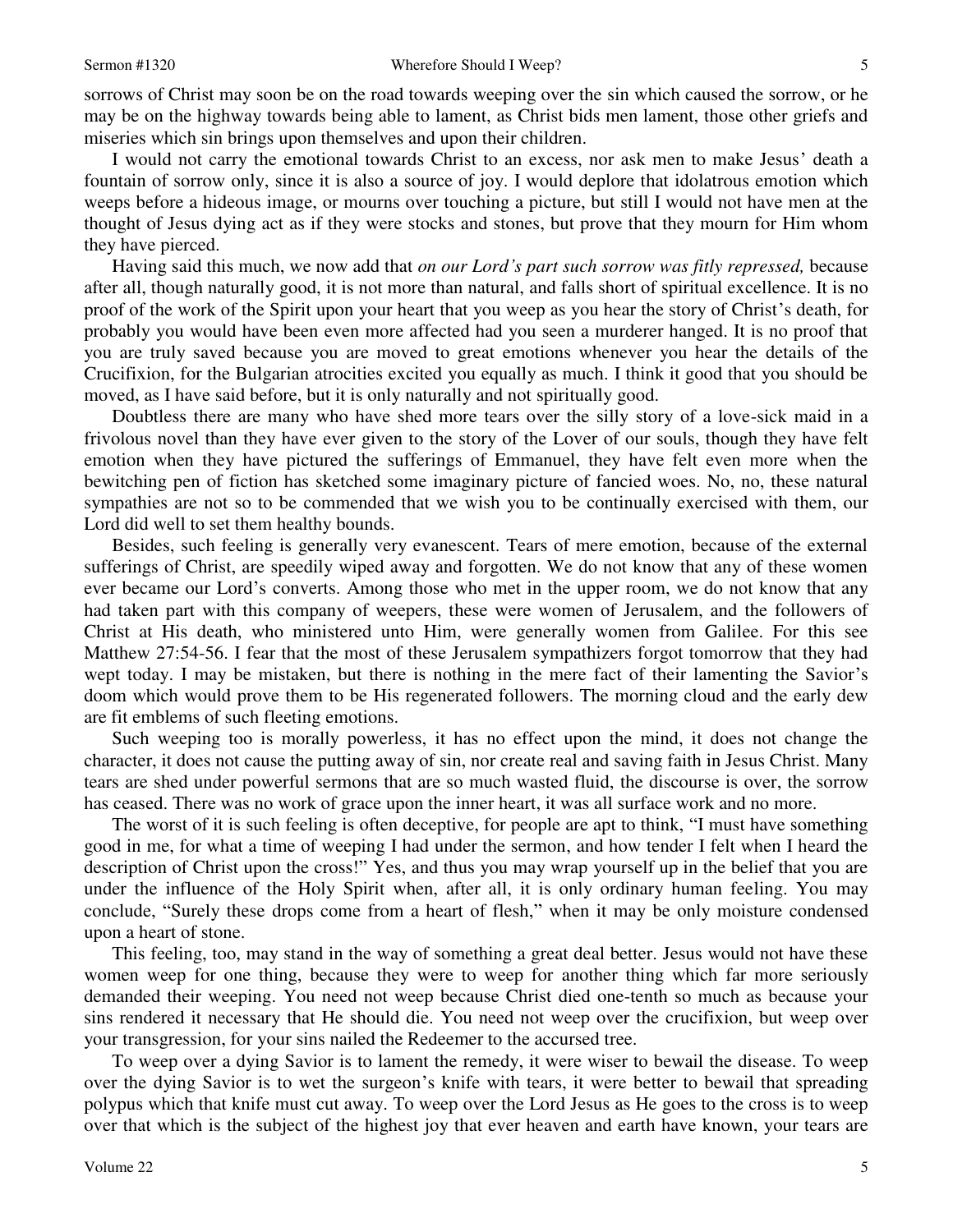scarcely needed there, they are natural, but a deeper wisdom will make you brush them all away, and chant with joy His victory over death and the grave.

 If we must continue our sad emotions let us lament that we should have broken the law which He thus painfully vindicated, let us mourn that we should have incurred the penalty which He even to the death was made to endure. Jesus wished them not so much to look at His outward sufferings as at the secret inward cause of that outward sorrow, namely, the transgression and the iniquity of His people, which had laid the cross upon His shoulders and surrounded Him with enemies. As I quoted just now certain verses which led us to lament our Lord, let me propose to you as better still those words of Watts—

> *"'Twas you, my sins, my cruel sins, His chief tormentors were; Each of my crimes became a nail, And unbelief the spear.*

*'Twas you that pull'd the vengeance down Upon His guiltless head: Break, break, my heart, oh burst mine eyes! And let my sorrows bleed.* 

*Strike, mighty grace, my flinty soul, Till melting waters flow, And deep repentance drown my eyes In undissembled woe."*

**II.** Now we pass on from "Weep not" to "WEEP."

 May God the Holy Spirit help us to dwell upon that for a while with profit to our souls. Though Jesus stops one channel for tears, he opens another and a wider one. Let us look to it.

 First, when He said, "Weep for yourselves," He meant that *they were to lament and bewail the sin which had brought Him where He was,* seeing He had come to suffer for it, and He would have them weep because that sin would bring them and their children into yet deeper woe.

 You know that just before He uttered this remarkable saying the husbands, and the fathers, and the sons of those women had been crying with loud voices, "Let Him be crucified," and when Pilate had taken water and washed his hands to show that he was innocent of the blood of Jesus, they had imprecated upon their nation, and upon their unborn sons, the curse which follows from such a deed. "Then answered all the people, His blood be on us and on our children," and though these women lamented and mourned, yet over their heads, the men who had spoken for the nation had gathered the thunder cloud of divine wrath. Jesus points to it and says, "Weep for the national sin, weep for the national curse, which will surely come upon you, because you are putting the just one to death."

 Yea, deeper still was His meaning, for all those about Him were in a sense guilty of His death, and you, and I, and all the rest of mankind have been, in our measure, the cause of the Savior's crucifixion.

 Oh, brethren and sisters, this is the reason why we should weep, because we have broken the divine law, and rendered it impossible that we should be saved except Jesus Christ should die. If we have not believed in Jesus Christ we have this cause for lamentation, that our sin abides upon us at this present moment. That curse which crushed the Savior down till He said, *Eloi, Eloi, lama sabachthani,* is resting upon some who are here this morning.

 O souls, you need not pity the dying Christ, but pity yourselves. On your own selves your sin is resting, and your children growing up unconverted, hardened in rebellion against God by your example—their sin is resting upon them too, and this is the overflowing cause why you should weep. And you believers, you from whom sin has been lifted, who are forgiven for His name's sake, yet lament that you should have sinned, and with your joy for pardoned guilt mourn that Christ had to carry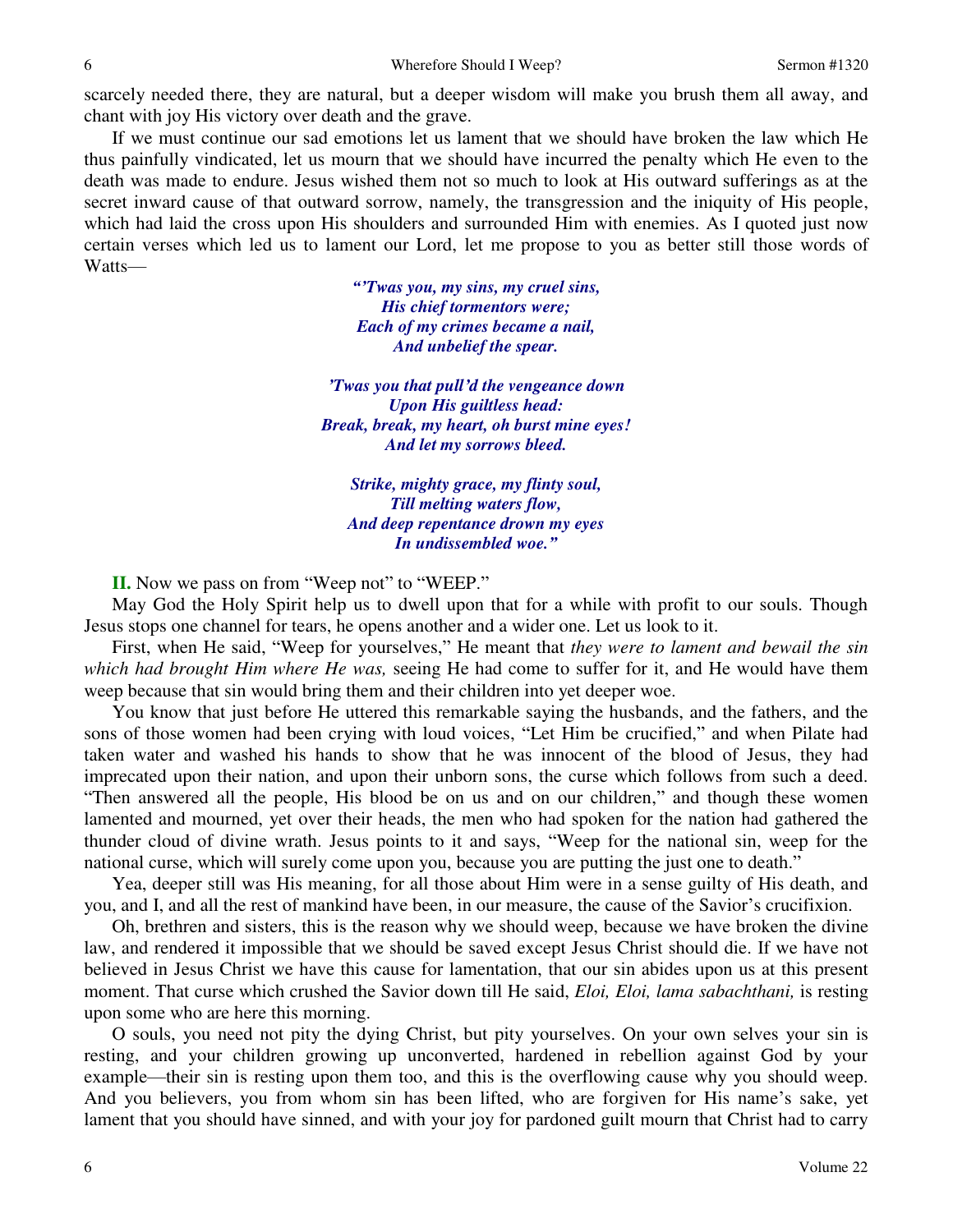the burden which you heaped together, and to bear the penalty which you deserved. All round, brethren, there is abounding cause for sorrow for sin—a sweet sorrow from the Lord's people and a bitter sorrow from those who have no part nor lot in the result of Christ's passion as yet, but who nevertheless are partakers in the crime which slew the Son of God.

 I beg you now to look again into the reason why our Lord bade them weep. It was, first, for their sin, but it was next *for the impending punishment of their sins*. The punishment of the national sin of the Jew was to be the scattering of his nation and the total destruction of its holy city, and well does our Savior speak of it in terrible language, for under all heaven and in all history there never was such a scene of misery as the siege and destruction of Jerusalem!

 I need not give you any outline of it, because you must be familiar with that painful subject where every horror seems to be combined in one, and exaggerated to the utmost. Nothing has ever surpassed it, I question if anything ever equaled it. But our Lord, as I have hinted, looked further than the Roman sword and the massacre of the Jews. Often in His preaching you do not know whether He is talking of the siege of Jerusalem or of the judgment day, for the one was in His mind such a foreshadowing, rehearsal, and type of the other, that in His language He often seemed to melt the two into one.

 He means to you and to me this morning to speak, not of besieged Jerusalem, but of that day of wrath, that dreadful day, whose coming what man among us shall be able to abide? Concerning that there is cause enough for weeping, for when that day comes it will find some men in such a state that it would have been better for them that they had never been born.

 When the dreadful sentence shall come from the Judge, "Depart, you cursed, into everlasting fire in hell, prepared for the devil and his angels," they will bless the barren womb and the breast at which no child has sucked. Then will impenitent sinners bitterly exclaim, "Cursed be the day wherein I was born: let not the day wherein my mother bare me be blessed. Cursed be the man who brought tidings to my father, saying, A man child is born unto you; making him very glad." They will wring their hands in anguish and curse their existence and wish that they had never seen the light.

 So terrible will the doom of the wicked be that mothers who looked upon the birth of their children as the consummation of their joy shall wish they had been barren, and never carried a babe at their breasts, they shall count those happy who were childless, whom, perhaps in their hearts in their past lives they despised. Existence is in itself a blessing, but what shall be the misery which shall make men wish that they had never breathed? Yet, alas, such is the condition of multitudes while I am speaking to you, and such will soon be the condition of some who are looking into my face now, except they repent! Alas! Alas! Weep you for yourselves and for your children!

 Further, our Lord went on, with that melting voice of His, in overflowing grief to say that they might reserve their tears for those who would ere long wish to be annihilated, but wish in vain. "Then shall men begin to say to the rocks, fall on us, and to the hills, cover us." The falling of the mountain would grind them to powder, and they wish for that, the descent of the hill upon them would bury them in a deep abyss, and they would rather be immured in the bowels of the earth forever than have to look upon the face of the Great Judge.

 They ask to be crushed outright, or to be buried alive sooner than to feel the punishment of their sins. Then shall be fulfilled the word of the Lord by His servant John, "And in those days shall men seek death, and shall not find it; and shall desire to die, and death shall flee from them" (Rev. 9:6).

 Ah, sirs, extinction is a boon too great to be permitted to the ungodly. Earth will have no bowels of compassion for the men who polluted her and rejected her Lord. The mountains will reply, "We fall at God's bidding, not at the petition of His enemies," and the hills in their stolid silence will answer, "We cannot, and we would not if we could, conceal you from the justice which you yourselves willfully provoked." No, there shall be no refuge for them, no annihilation into which they can fly, the very hope of it were heaven to the damned. Oh, could they but expect it, but it must not, shall not be. Their cry for extinction shall be in vain.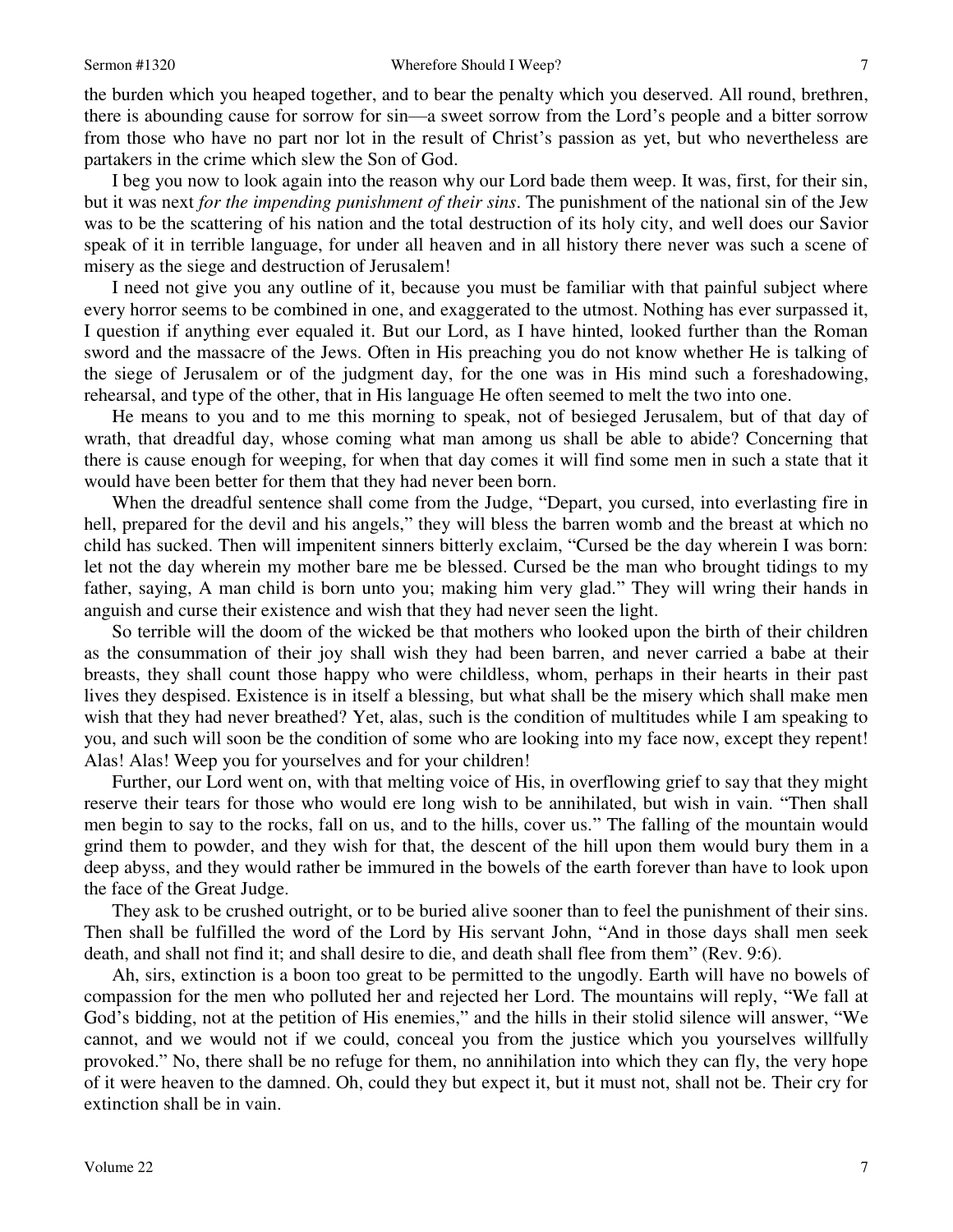Now, if you have tears for Jesus dying, reserve them for those to whom death is but the beginning of evils! If you have griefs for Him to whom they said, "Blessed is the womb that bare you, and the paps that gave you suck," have still more tears for those who shall curse the hour in which they were conceived. Here is indeed a subject which demands the tears of nations, and of ages—souls lost beyond all remedy, seeking destruction itself as a blessing, and *beginning* petitions of unutterable anguish, which shall never cease and never avail.

*Then our Lord goes on to draw a wonderful parallel and contrast between His sufferings and those to be lamented,* for He says, "If they do these things in a green tree, what shall they do in the dry?" I suppose He meant, "If I, who am no rebel against Caesar, suffer so, how will those suffer whom the Romans take in actual rebellion at the siege of Jerusalem?" And He meant next to say, "If I who am perfectly innocent, must nevertheless be put to such a death as this, what will become of the guilty?" If when fires are raging in the forest, the green trees full of sap and moisture crackle like stubble in the flame, how will the old dry trees burn, which are already rotten to the core and turned to touchwood, and so prepared as fuel for the furnace.

 If Jesus suffers who has no sin, but is full of the life of innocence, and the sap of holiness, how will they suffer who have long been dead in sin, and are rotten with iniquity? As Peter puts it in another place, "For the time is come that judgment must begin at the house of God: and if it first begins at us, what shall the end be of them that obey not the Gospel of God? And if the righteous scarcely are saved, where shall the ungodly and the sinner appear?"

 Note well that the sufferings of our Lord, though in some respects far beyond all conceivable woes, have yet some points about them in which they differ with advantage from the miseries of lost souls. For, first, our Lord knew that He was innocent, and therefore His righteousness upheld Him. Whatever He suffered He knew that He deserved none of it, He had no stings of conscience, nor agonies of remorse.

 Now, the sting of future punishment will lie in the indisputable conviction that it is well deserved. If there were one woe in hell more than a lost soul deserved it would act as an opiate to its pain, but the justice of every infliction will be the tooth of the worm, the edge of the sword. No dream of innocence or conceit of self-righteousness, will survive the judgment day, but conscience will be aroused and armed to do its work, the wicked will perceive their guilt and cling to it, and this will make their punishment the more severe.

 The finally impenitent will be tormented by their own passions, which will rage within them like an inward hell, but our Lord had none of this. There was no evil in Him, no lusting after evil, no selfseeking, no rebellion of heart, no anger, or discontent. A man, in whom there is no evil passion to stir up, cannot know those fierce pangs and wild throes with which raging sin rends the soul. Pride, ambition, greed, malice, revenge, these are the fuel of hell's fire. Men's selves, not devils, are their tormentors, their inward lusts are worms that never die and fires that never can be quenched, there could be none of this in our divine Lord.

 Again, lost souls hate God and love sin, but Christ ever loved God and hated sin. Now, to love evil is misery, when undisguised and rightly understood sin is hell, and it is love of evil continued in the soul, which causes the perpetuity of the lost estate of men, but the holy Jesus, though suffering beyond all conception, could not feel the pangs which come of hating good and loving evil. He was the green tree and the ungodly are the dry trees, yet if the innocent one suffers so, with what pains will guilty souls be racked by their avenging consciences.

 Our Lord Jesus knew that every pang He suffered was for the good of others, He endured cheerfully, because He saw that He was redeeming a multitude that no man can number from going down to the pit, but there is no redeeming power about the sufferings of the lost, they are not helping anyone, nor achieving a benevolent design. The great God has good designs in their punishment, but they are strangers to any such a purpose.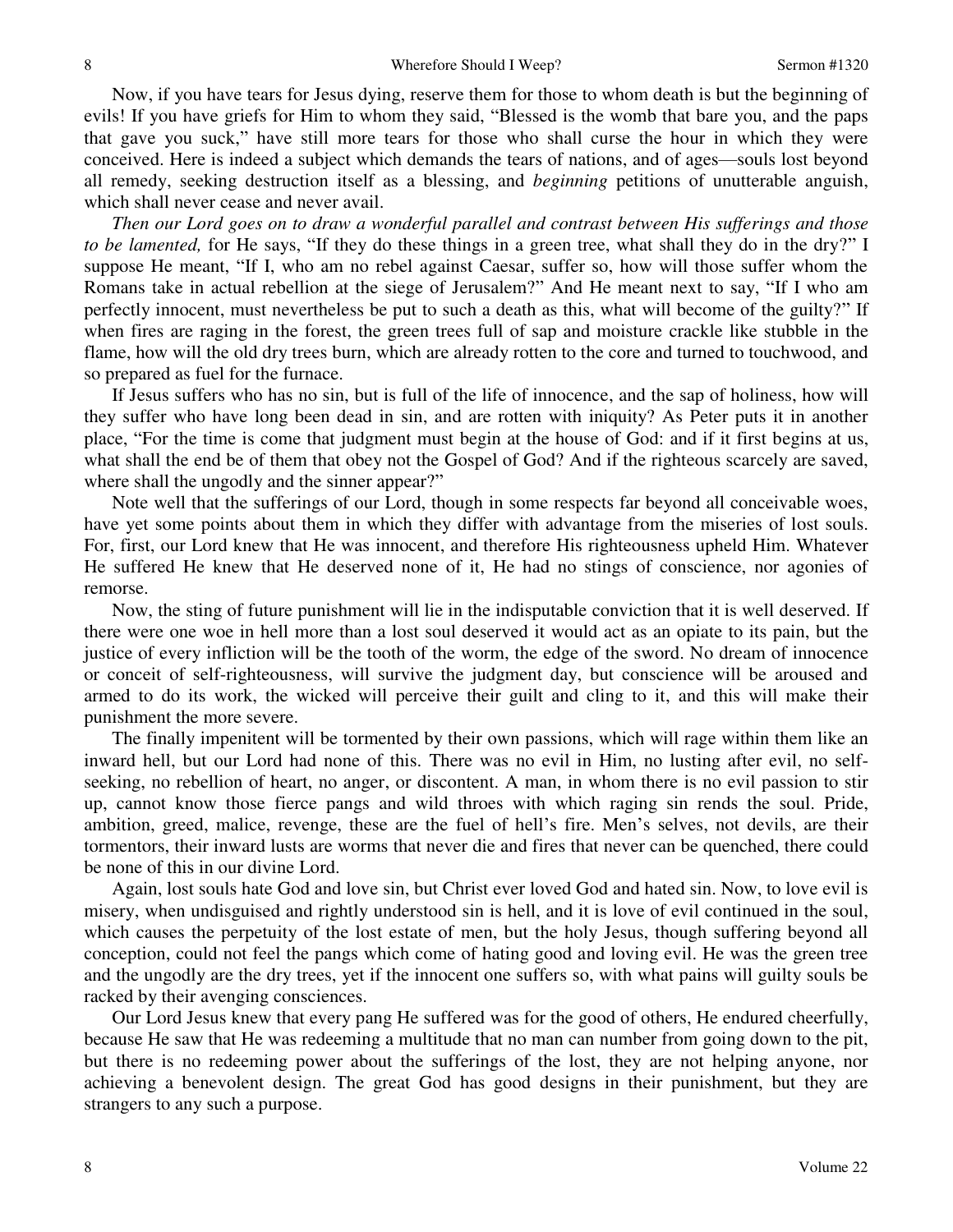Our Lord had a reward before Him, because of which He endured the cross, despising the shame, but the finally condemned have no prospect of reward nor hope of rising from their doom. How can they expect either? *He* was full of hope, they are full of despair. "It is finished" was for Him, but there is no "It is finished" for them.

 Their sufferings, moreover, are self-caused, their sin was their own. He endured agonies because others had transgressed, and He willed to save them. Their sufferings are self-chosen, for they would not be persuaded to forsake their sins, but He, from necessity of love, was made to bleed—the cup could not pass from Him if His people were redeemed. The torments of the lost will be self-inflicted, they are suicides to their souls, the venom in their veins is self-created and self-injected. They torment themselves with sin, to which they cleave, but it pleased the Father to bruise the Son, and the necessity for His bruising lay not in Himself, but in others.

 Now, dear friends, I think I have said enough on this painful matter to assure you that the most terrible warning to impenitent men in all the world is the death of Christ, for if God spared not His own Son, on whom was only laid imputed sin, will He spare sinners whose sins are actual, and their own? If He smote Him to the death who only stood in the sinner's stead, will He let the impenitent sinner go free? If He who always did His Father's will, and was obedient even unto death, must be forsaken of God, what will become of those who reject Christ, and live and die enemies to the Most High?

 Here is cause for weeping, and very solemnly would I say it, God help me to say it so that you may feel it—the most dreadful thought is that perhaps we ourselves are in the condition of guiltiness before God, and are hastening on to the judgment which Christ has foretold. Oh, think if within the next six months—nay, stretch it as far as you like—if within the next fifty years some of us should be asking the hills to cover us, and wishing that we never had been born? What an awful prospect! And yet, unless we are renewed in heart, and made believers in Jesus Christ, that certainly must be our doom. Think of your children, too, who are growing up about you, capable of understanding, and responsible for their actions. Oh, if they live as they now live, and die as they now are, you may wish they had never been given to you, and had never borne your name. Think of this and weep.

 Dear friends, if the Lord would put you into a right state of heart, you would scarcely think of an unconverted person's condition without the deepest pity. You would not hear an oath in the street without the tear starting to your eye.

 That was a dreadful spectacle which I pictured to you just now—our Lord bearing His cross and the women weeping, but how much more awful is that before me! I see a soul carrying about itself the instrument of its own destruction, and going onward with it to its doom! Sin is the cross to which the soul will be fastened, and habits and depravities are the nails. The soul is bearing its sin, and loving to bear it. See, it is going to execution, but at each step it laughs. Every step it takes is bearing it towards hell, and yet it makes mirth! Lo, the infatuated one scoffs at the voice that warns him, and every scoff he utters is increasing his guilt. Look forward to his end, its never-ending end, look forward to it steadily, with calm and tearful gaze, is it not an awful spectacle?

 But what if you should be beholding yourselves as in a vision, or seeing your child in the glass of prophecy! If it is your case, I beseech you, repent of your sins, bewail your condition, and fly to Christ for shelter, and if it be your child, give heaven no rest, plead continually at the throne of grace, till you have brought down a blessing from God upon your offspring. Never cease to pray until your sons and your daughters are safe landed on the Rock of Ages, and so secured there that they will need no other rock to hide them in the day when Christ shall come.

I beseech you, beloved Christian friends, ask for tenderness towards sinners, towards all sinners, and let your tenderness be shown in fervent prayer, in incessant effort, and in holy sympathy towards the wandering ones.

 Alas, I have but stuttered and stammered compared with the manner in which I hoped to have spoken. I may have failed in expressing myself, but God can bless the word none the less. The subject is